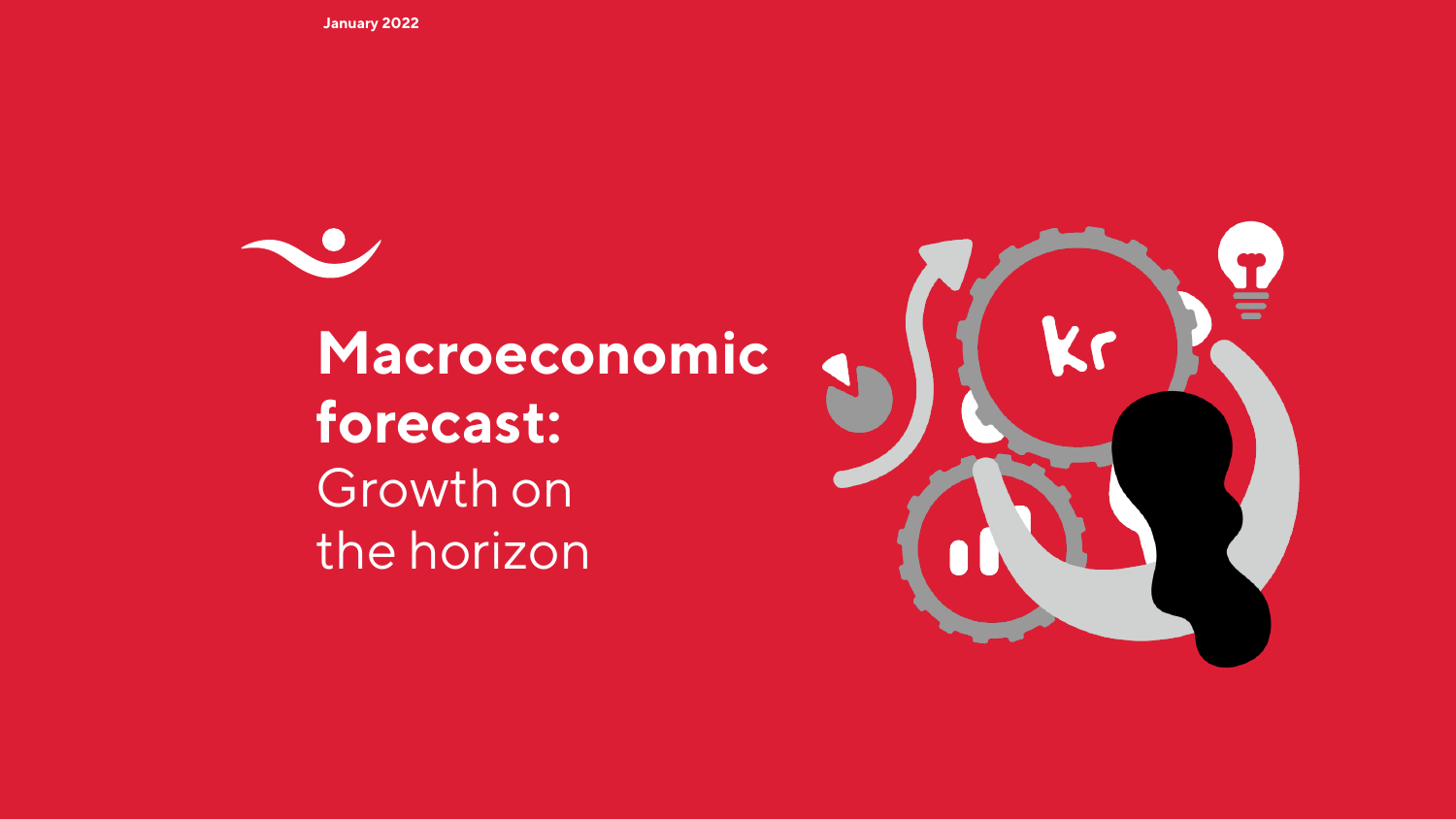

# **Growth on the horizon**

**Summary** 

**GDP growth**

**Labour market**

### **Export-driven economic recovery**

- Exports to fuel GDP growth in the coming term
- 4.7% growth in 2022
- 3.2% growth in 2023
- 2.6% growth in 2024

### **Tourism the main driver of export growth**

**External** 

**Interest** 

n n

- 1.1-1.2 million tourists expected in 2022
- Exports to rise by 19% in 2022 and imports by 15%
- Current account surplus 1.8% of GDP in 2022
- Current account surplus over 3% of GDP in 2023 and 2024

### **Inflation to ease gradually in 2022**

- Inflation set to remain above 4% CBI **trade tolerance limit for most of the year Inflation** 2022
	- Key uncertainties are tourism, wage agreements, house prices, and foreign prices
- 
- Inflation 3.2% over the year 2022
- Inflation 2.4% in 2023 and 2.7% 2024

### **Unemployment seeks new equilibrium**

- Unemployment has fallen rapidly with the economic rebound and is expected to ease further
- Set to average 4.5% in 2022
- 3.7% unemployment in 2023
- 3.6% unemployment in 2024

#### **Monetary tightening to continue**

- Policy rate 3.25% by end-2022
- Tightening to lose pace thereafter; policy rate to reach 4% at the beginning of 2024
- Equilibrium long-term yields in sight in the latter half of the forecast horizon

#### **Exports to drive further ISK appreciation**

- ISK set to be 8-9% above end-2021 **rates EXECTED BY AND REFORM THE ISK**<br>**rates The ISK** 
	- If so, the real exchange rate will be similar to that in 2018
	- CBI foreign currency purchases and increased foreign investment by pension funds cut into current account surplus and improved IIP

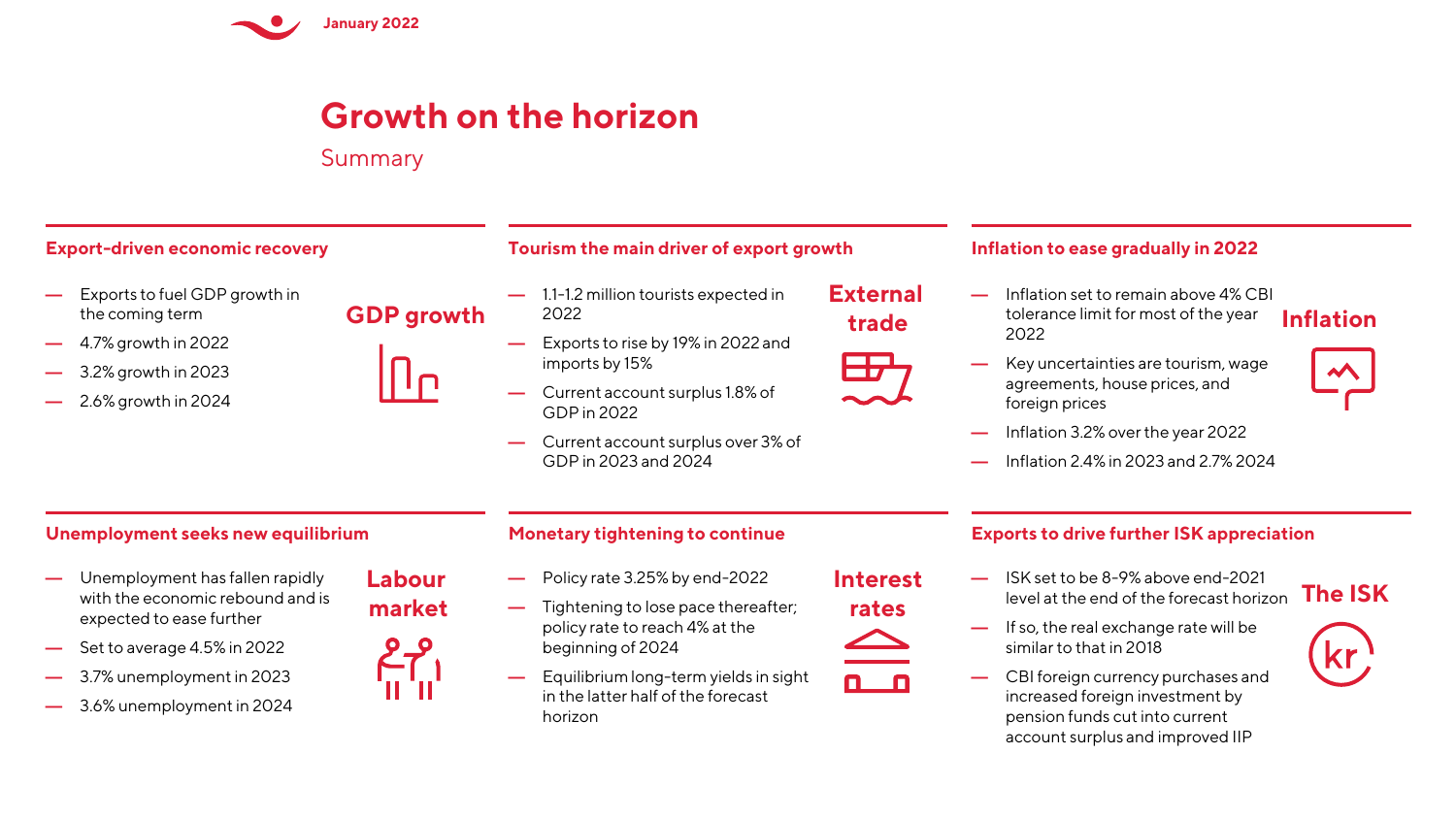

After a deep contraction in 2020, the economic recovery took hold in 2021. Domestic demand gained considerable traction, supported by the Government's economic policy response, an improving labour market, and a sound financial position among most households and businesses. Despite a modest current account deficit, exports also rebounded strongly.

Year-2021 GDP growth is estimated at 4.1%. Growth was driven equally by consumption, investment, and exports but was offset by strong import growth.

We forecast GDP growth at 4.7% in 2022, the fastest growth rate since 2018. The surge is due mostly to robust growth in exports, mainly tourism and fishing. Private consumption also fuels GDP growth in 2022, while the share of investment will ease markedly relative to 2021.

For 2023, we project 3.2% growth, driven by exports and domestic demand in roughly equal measure. For 2024, the final year of the forecast horizon, we project GDP growth at 2.6%. By then, export growth will have started to ease significantly, and tighter economic policy and capacity constraints will slow the pace of growth.

Uncertainty about the path of the pandemic in the coming term remains substantial. In our view, though, the past few quarters have shown the economy's resilience against fluctuations in infection rates and public health measures. In the worst-case scenario, a more persistent pandemic would delay the growth phase but probably not disturb it to any marked degree in the medium term.

# **Exports replace domestic demand as the key catalyst of growth**

Strong GDP growth following a milder-than-feared pandemic-related contraction



Sources: Statistics Iceland, ÍSB Research.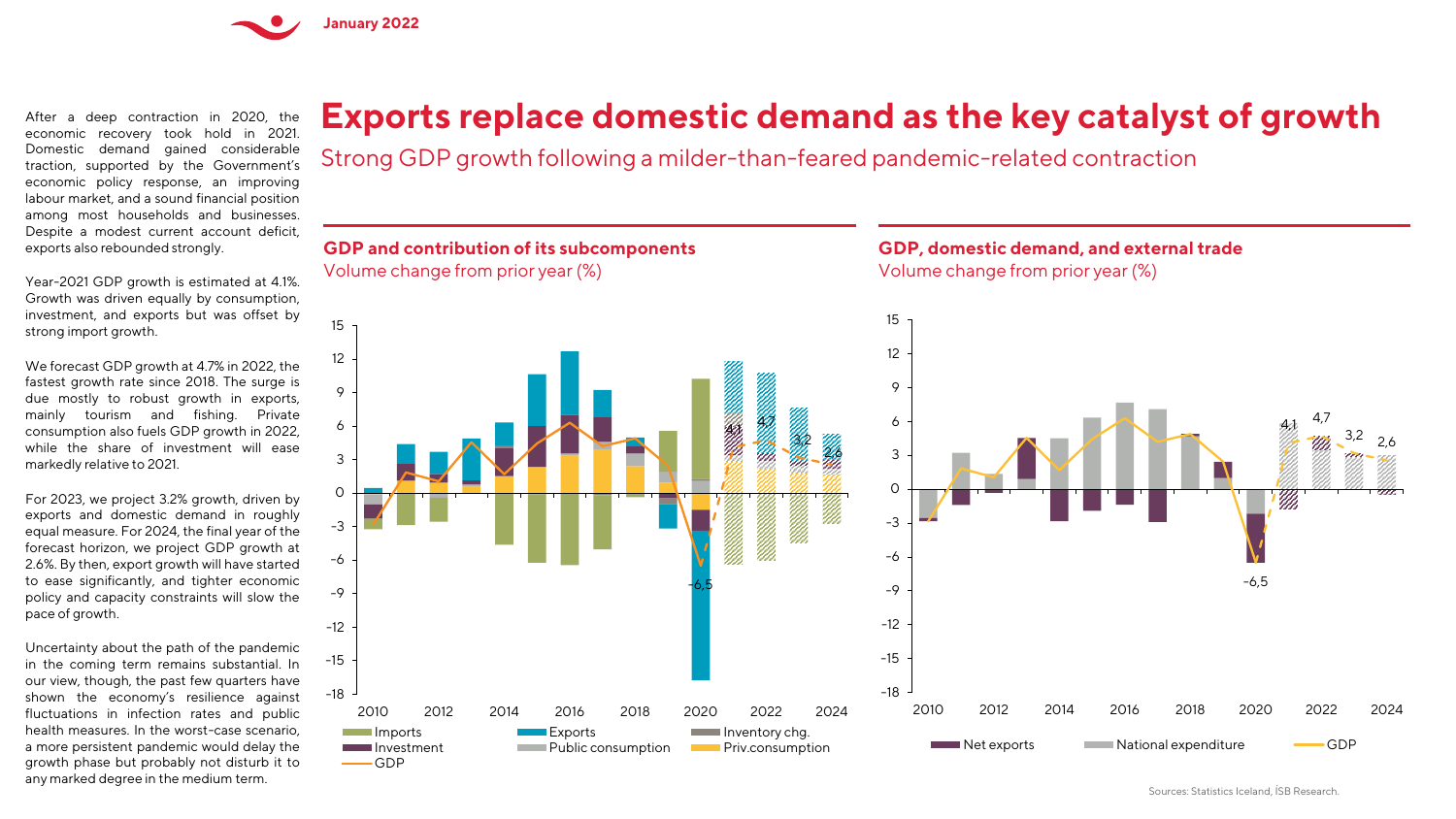

### **Tourism re-arms itself**

Nearly 700,000 tourists visited Iceland in 2021, an increase of nearly 45% relative to 2020 but still only a third of the 2019 total. The vast majority – 470,000 – came in July-October.

The short-term outlook for tourism has undeniably worsened with the rise of the Omicron variant in Iceland and elsewhere. Even so, we believe appetite for travel is keen and that people have begun to travel despite the virus. In this light, many view Iceland as a desirable destination, as it is possible to travel here without close proximity to other people.

We expect 1.1-1.2 million tourists this year. If our forecast materialises, the total will be close to that in 2015, albeit more than 40% less than in 2019. We expect tourist numbers to rise to 1.5 million in 2023 and 1.7 million in 2024.

Tourist flows are vitally important for economic developments in the coming term. Uncertainty about new variants of the virus and the duration of the pandemic remains pronounced, of course. Widespread vaccination among populations likely to travel to Iceland, and less severe illness caused by the Omicron variant warrant cautious optimism, however.

Even though the pandemic has upended tourism in the past two years, it was undeniably helpful that those who visited Iceland in 2021 generally stayed longer and spent more than pre-pandemic travellers did. If this favourable trend continues, the future for tourism looks bright in spite of this temporary setback.

### We forecast that 1.1-1.2 million tourists will visit Iceland in 2022

#### **Number of foreign tourists, by year**

thousands

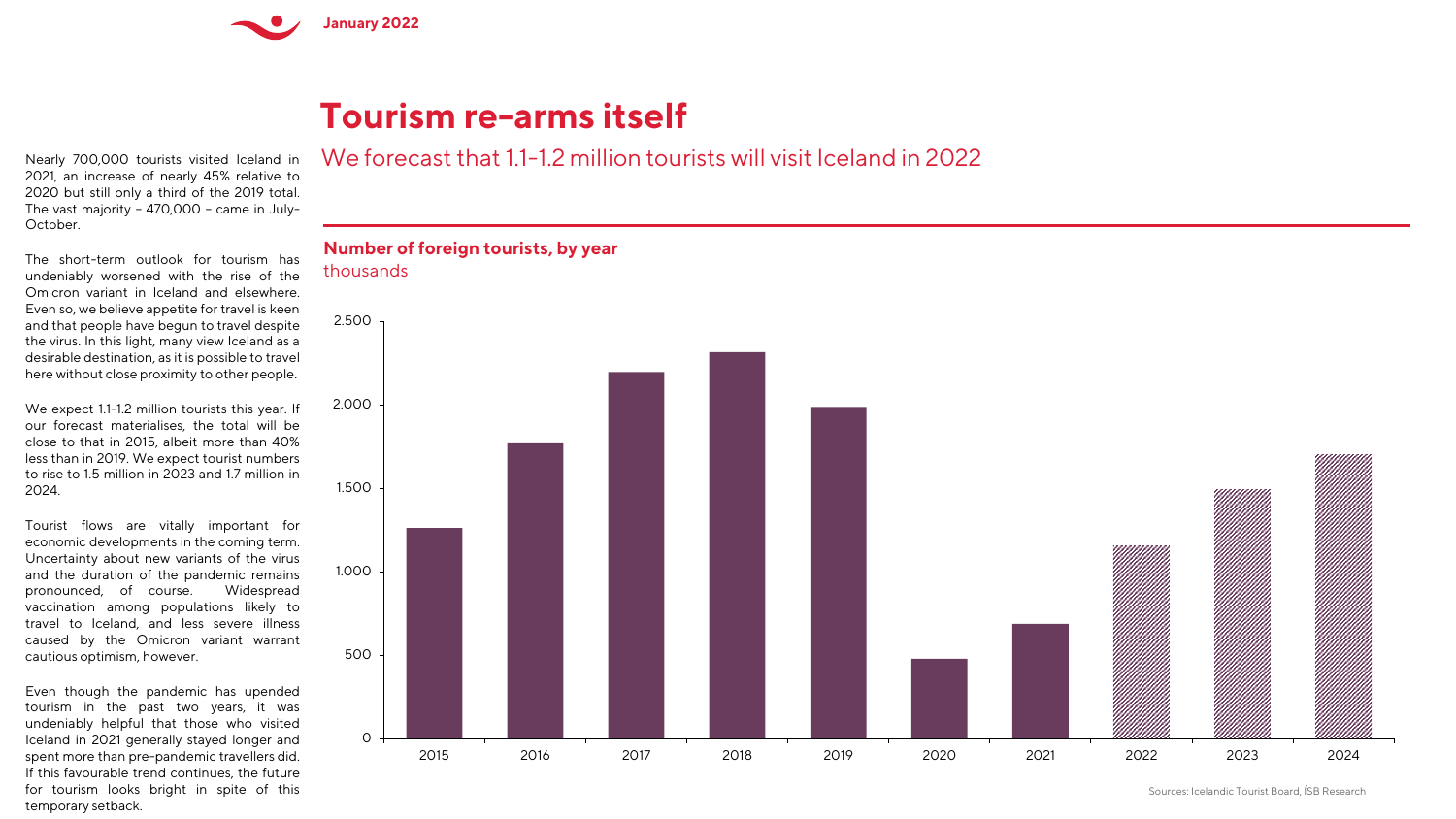

# **Tourism among the main drivers of surging export growth**

Tourism, plus exports of intellectual property and other services, is the main driver of the 19% export growth we forecast for this year. Added to this is modest growth in goods exports, with booming capelin, farmed fish, and silicon metals exports offset by a contraction in exports of aluminium and groundfish, particularly cod.

Increased tourist arrivals will deliver the lion's share of the forecasted 11% export growth in 2023 and scant 5% growth in 2024. Furthermore, the outlook is for stronger exports of farmed fish, aluminium and other industrial goods, and increasingly, intellectual property usage as well.

2021 was characterised by strong import growth, reflecting increased imported consumption and investment, but also growing imports of export-related inputs. In all, imports grew by over 18% during the year.

By the same token, the outlook is for imports to grow by more than 15% in 2022. Rapid growth in tourism plus moderate growth in other exports calls for more inputs, and growing domestic demand requires more imports.

According to our forecast, imports will grow far more slowly in 2023, and slower still in 2024, not least because the need for inputs in tourism and other export sectors will grow more slowly further ahead, and growth in domestic demand will ease.

Capelin, farmed fish, and intellectual property are among other growth sectors, although import growth pulls in the opposite direction

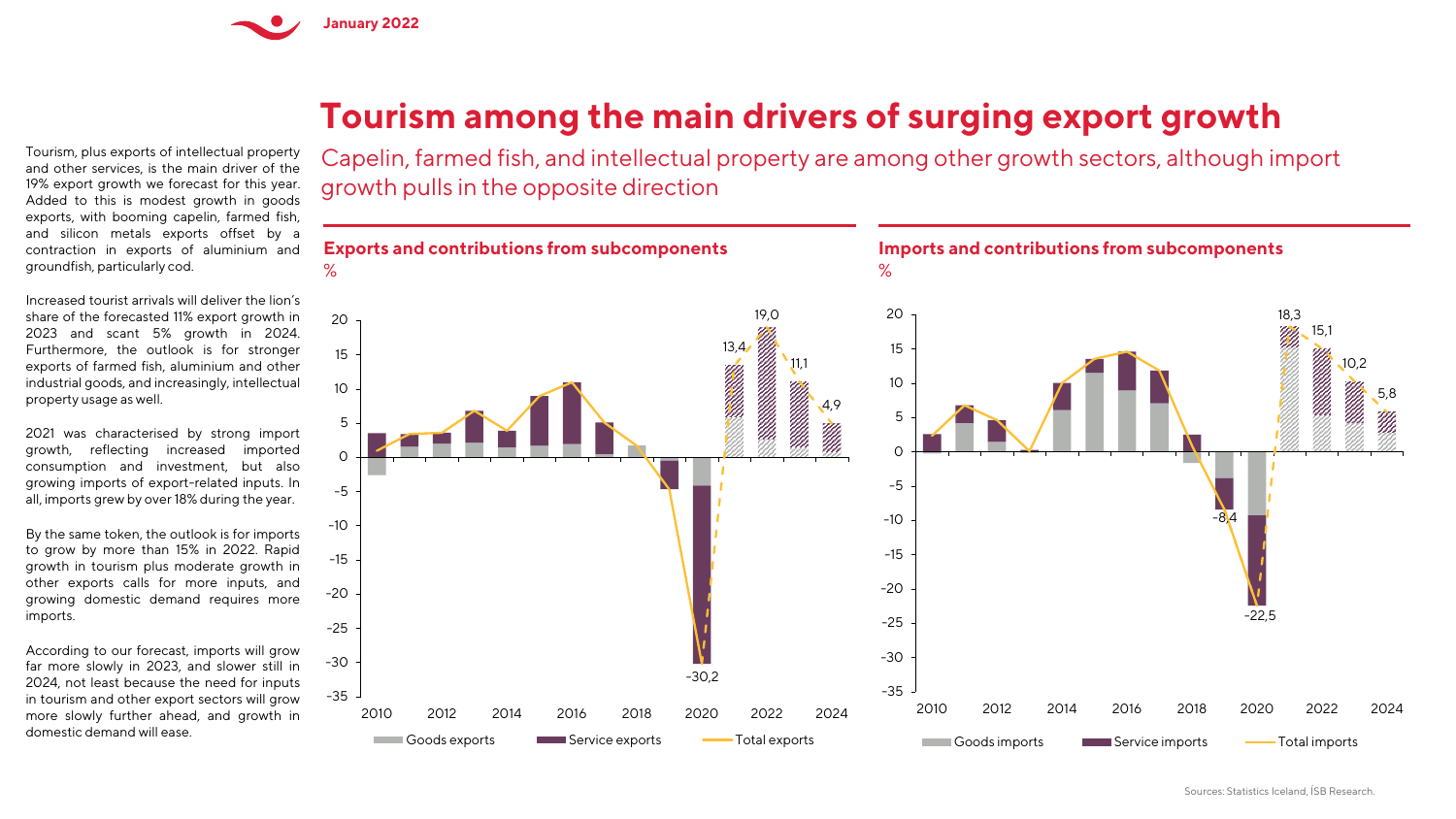

## **Current account surplus in the offing after a temporary deficit**

exports After a nine-year spate of current account surpluses, 2021 saw a deficit. The deficit on goods and services trade probably totalled around ISK 65bn and was only partially offset by a surplus on the income account. We

The simplest explanation of the deficit is that domestic demand recovered from the 2020 contraction before exports did. Export growth therefore did not compensate fully for imports due to growth in consumption, investment, and the need for export-related inputs.

estimate the 2021 deficit at 1.6% of GDP.

In our opinion, however, the deficit will prove transitory. Vastly increased export revenues will quickly offset growth in import-related expense, as export growth gains pace in tandem with slower growth in domestic demand. It helps that the price of various exported goods – aluminium and certain groundfish species – has risen markedly in the recent term, although some imported goods prices have risen as well.

We forecast that the current account surplus will measure 1.8% of GDP in 2022 and just over 3% in both 2023 and 2024.

In our opinion, Iceland's external trade position has improved permanently. The country's net external assets are currently equivalent to over 4/10 of GDP – a situation that could improve further over the forecast horizon.

The brief deficit is due to domestic demand, which has been a few steps ahead of the recovery of

### **Current account balance and GDP growth** % of GDP and % 8 6 4 3.1 3.1 1.8 2 1.0  $\Omega$  $\sim$  1 -2 -1.6 -4 -6 \* excluding the effects of failed banks' estates 2009-2015 -8 2010 2011 2012 2013 2014 2015 2016 2017 2018 2019 2020 2021 2022 2023 2024 GDP, real YoY change  $\overline{C/A}$  balance\* (% of GDP)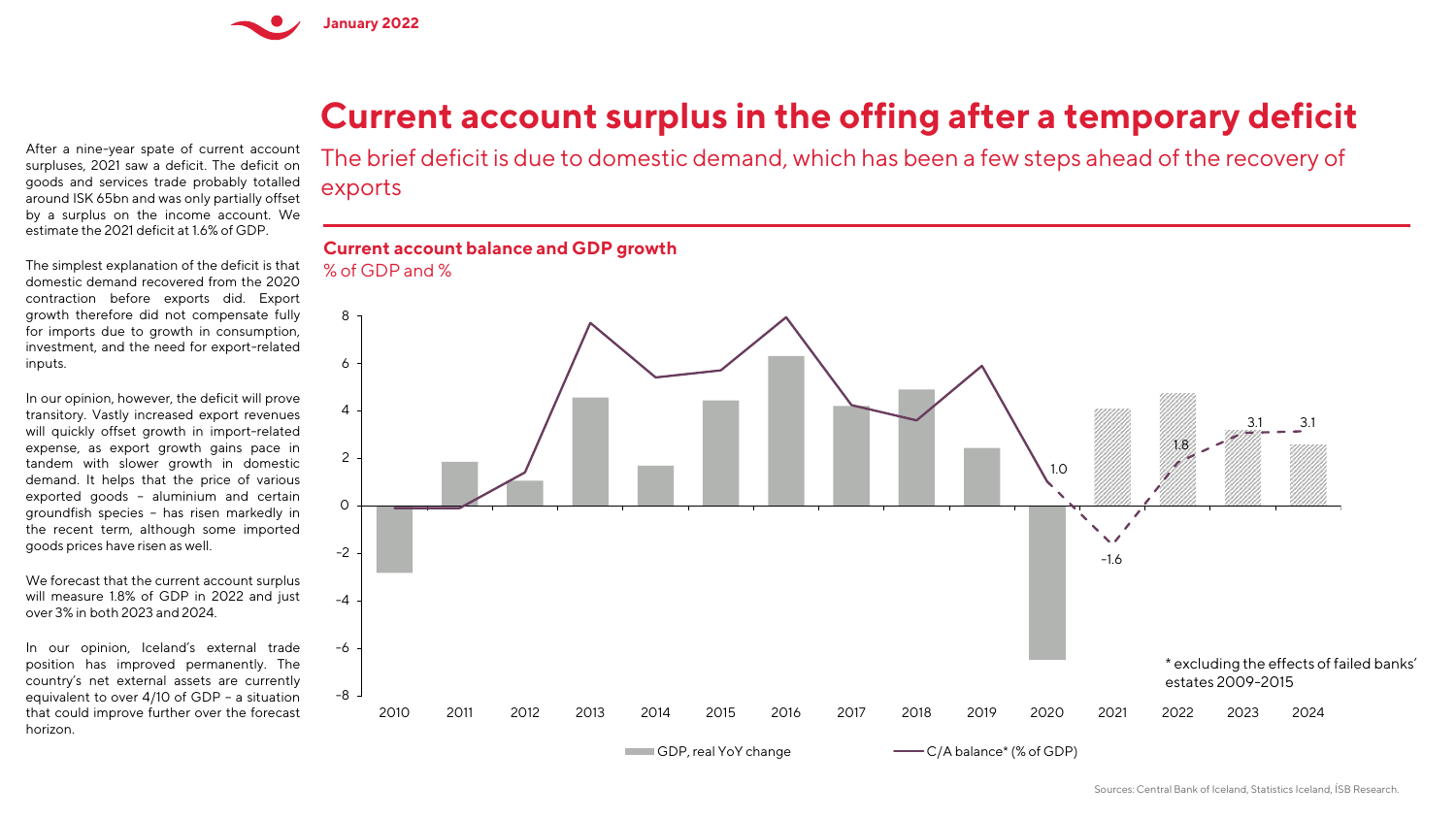

After a two-year contraction, investment spiked in 2021. We estimate that on the whole, investment increased by just under 12% in 2021, the fastest growth rate in five years.

It was fuelled in particular by strong growth in business and public investment, whereas residential investment contracted.

Changed methodology in Statistics Iceland's (SI) treatment of aircraft leasing explains some of the nearly 20% growth in business investment in 2021. General business investment also increased markedly, however. We estimate that public investment grew by just over 14% in 2021, as the Government's pandemic-related investment initiative finally kicked into high gear as the year progressed.

For 2022, the outlook is for residential investment to finally rebound after last year's contraction. Flats in early stages of construction have increased markedly in number, according to the Federation of Icelandic Industries' tally, and demand for new homes is strong. Furthermore, public investment will gain momentum this year, although business investment looks set to contract slightly.

In 2023, however, household and business investment will be the main driver of growth. and public investment will contract year-onyear.

We forecast that total investment will grow by 3.1% in 2022, 2% in 2023, and 3.5% in 2024. The investment level in the economy will therefore be relatively stable, and rather high in historical context.

# **Modest investment growth after a spike in 2021**

Residential investment to gain steam, while public investment will contract further ahead

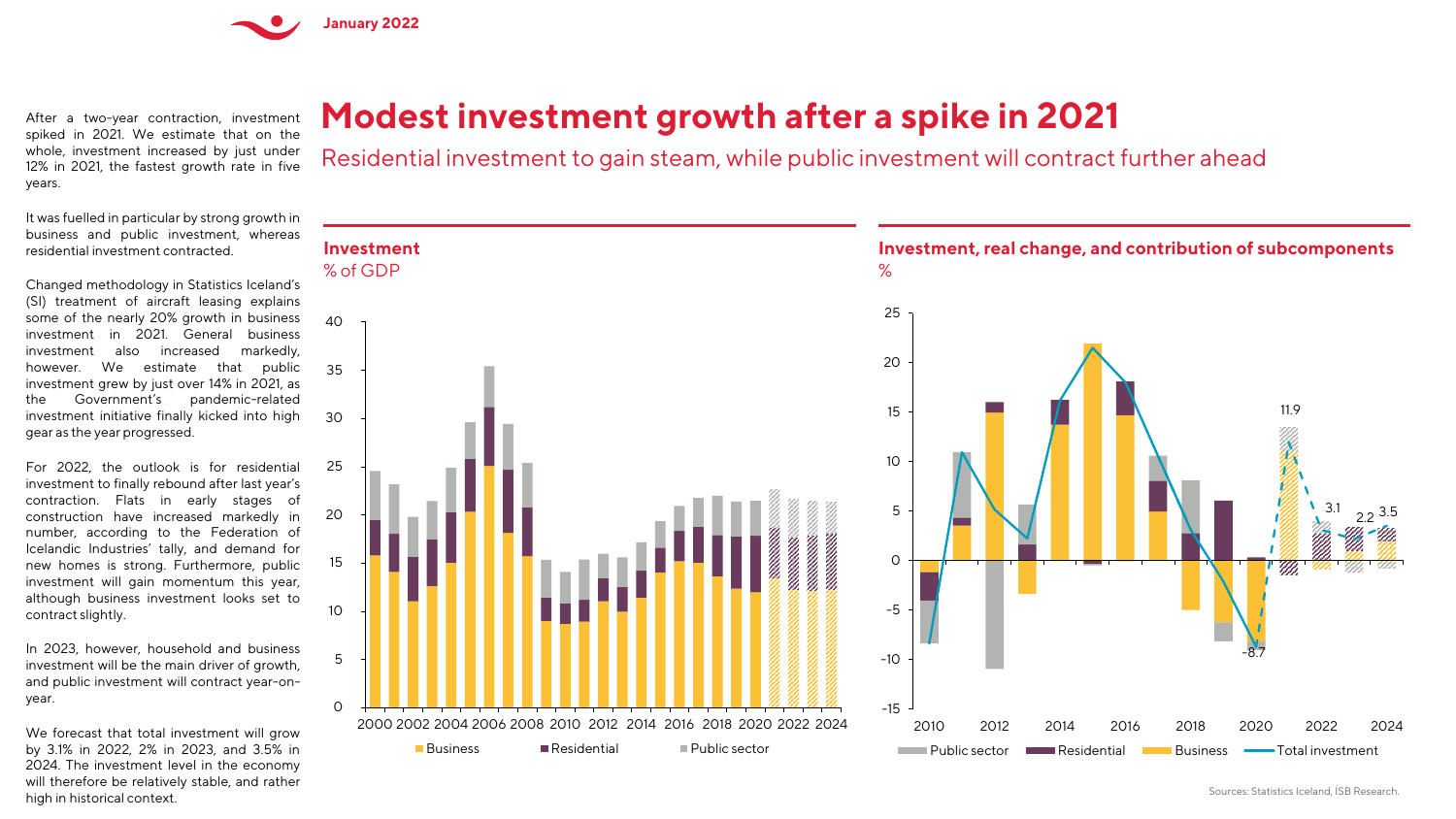

## **Increased optimism goes hand-in-hand with growth in demand**

After contracting by 28% over the past three years, business investment turned around in 2021.

Dwindling uncertainty and relatively favourable financing conditions fuel business investment

Available figures show that total business investment grew by nearly one-fourth in the first nine months of the year. General investment excluding aircraft, ships, and energy-intensive industry grew by more than a fifth.

Executives' expectations concerning nearterm economic conditions have improved markedly in recent quarters, hitting an alltime high in mid-2021. The assessment of the current situation has shifted accordingly. According to a Gallup survey conducted for the CBI and the Confederation of Icelandic industries, a hefty majority of executives considered conditions favourable in Q4 2021 despite the persistence of the pandemic.

There is a fairly strong correlation between corporate sentiment and growth (positive or negative) in business investment. Widespread optimism about economic developments and prospects is a good sign of a high investment level in coming quarters.

Added to this, most firms are financially sound, and relatively favourable financing conditions should facilitate investment as pandemic-related uncertainty subsides.



**Executives' expectations and business investment** Index value (left) and % change year-on-year (right)

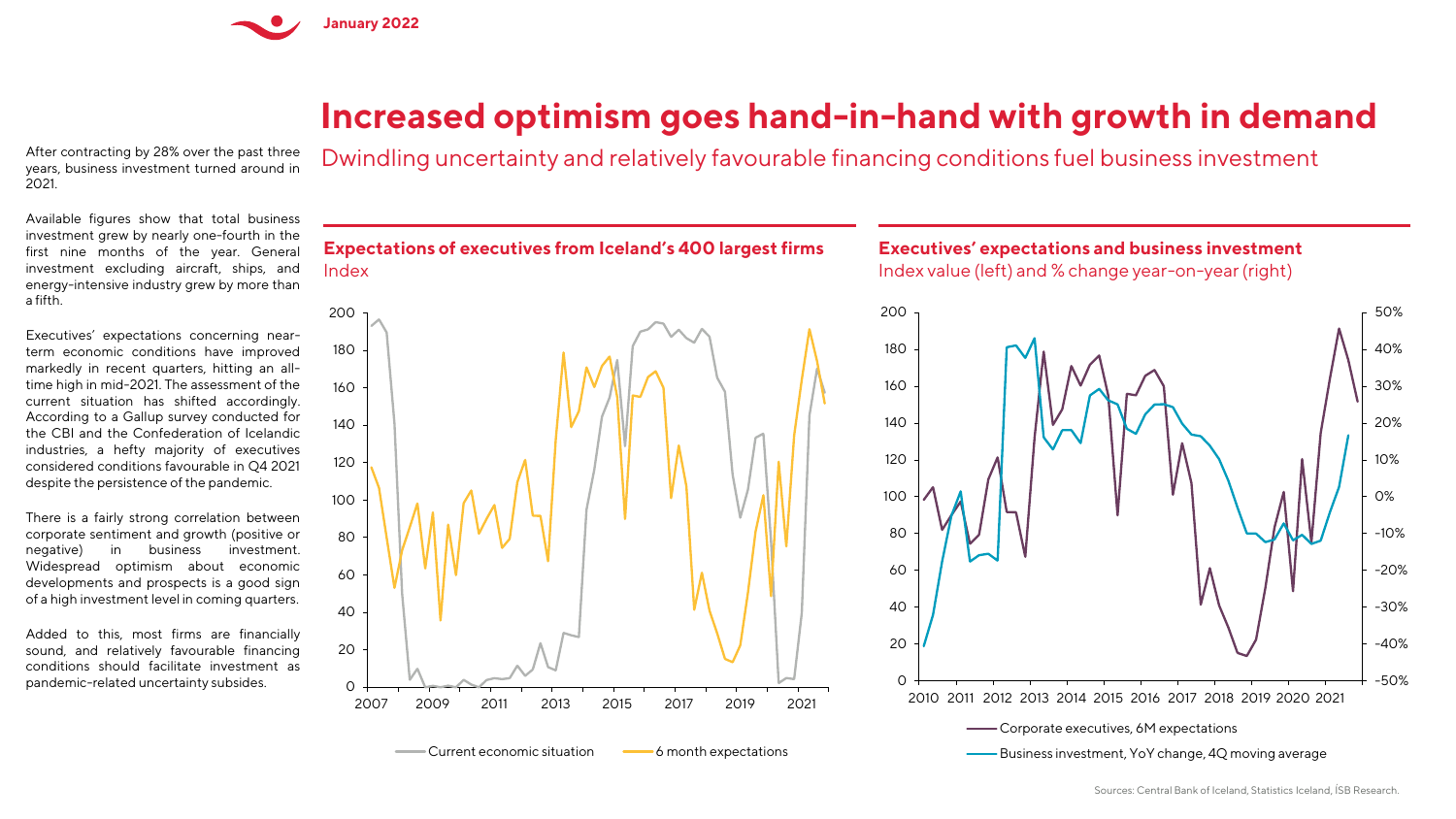

# **When will house price inflation ease?**

Demand for housing was strong throughout 2021. Prices rose nearly 16% in nominal terms, or just over 10% in real terms. Even though real wages also grew markedly in 2021, real house prices rose much faster.

Favourable interest rates and households' strong asset position are the main reasons demand for housing is as strong as it is. Even though a record number of new flats were put on the market in 2020, it is quite clear that supply has not kept pace with demand. Residential investment declined in 2021, contracting by 7.5% in the first nine months, although this is considerably less than previously expected.

Supply takes a while to catch up with rising demand in the housing market, as it generally takes around two years to build new flats. It is hoped that supply will increase this year. This accords with the Federation of Icelandic Industries tally from September 2021, which showed a sizeable increase in the number of capital area flats in early stages of construction.

House price inflation well above rises in wages and the general price level is not sustainable in the long run. The CBI has taken action to contain house prices. It has raised the policy rate, as well as tightening rules on maximum loan-to-value and debt service-to-income ratios. These measures will have an increasing impact on the housing market in the coming term.

CBI takes action to contain house prices

#### **Real house prices and real wages**

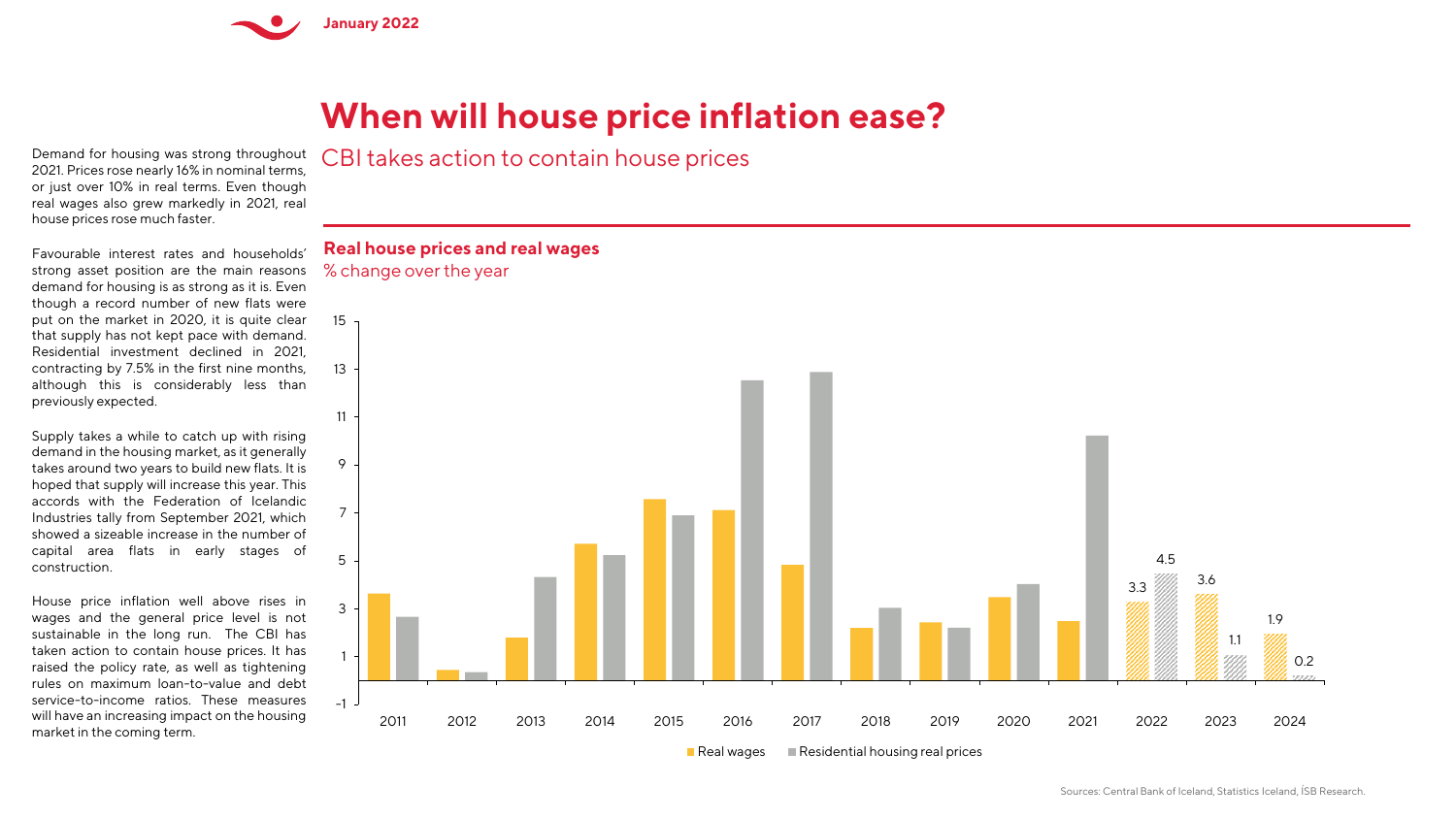

 $-2$ 

 $\Omega$ 

2%

 $\Delta$ 

6%

8%

 $10<sup>°</sup>$ 

12%

 $14$ 

 $16<sup>°</sup>$ 

### **Housing demand still strong**

We think house prices will calm down this year as interest rates rise and supply grows

Single-family home prices in the capital area rose by 18% in 2021, while house prices in regional Iceland rose 16.5% and condominium prices in the capital area by 15%.

Since mid-2020, detached home prices in the capital area have risen fastest. Presumably, this stems in large part from the boom in pandemic-related remote working, which has fuelled a shift towards larger homes. House prices in regional Iceland and condominium prices in greater Reykjavík started to rise faster over the course of 2021, and the price differential between locations and home types has narrowed.

Housing market activity was unusually brisk in 2021, but in recent months the market has cooled in terms of both turnover and the number of registered purchase agreements. Presumably, this is due to limited supply, as various indicators suggest that demand remains very strong. Flats are selling quickly, and many of them are still selling at a premium on the asking price.

As we see it, conditions are in place for house prices to keep rising but for the pace to ease with policy rate hikes and increased supply later in the year. We forecast that nominal house prices will rise by just under 8% in 2022, 3.5% in 2023, and 2.9% in 2024, whereupon the market will have rebalanced.

**Real change in house prices, by country** % change, annualised



### **Capital area housing market activity**



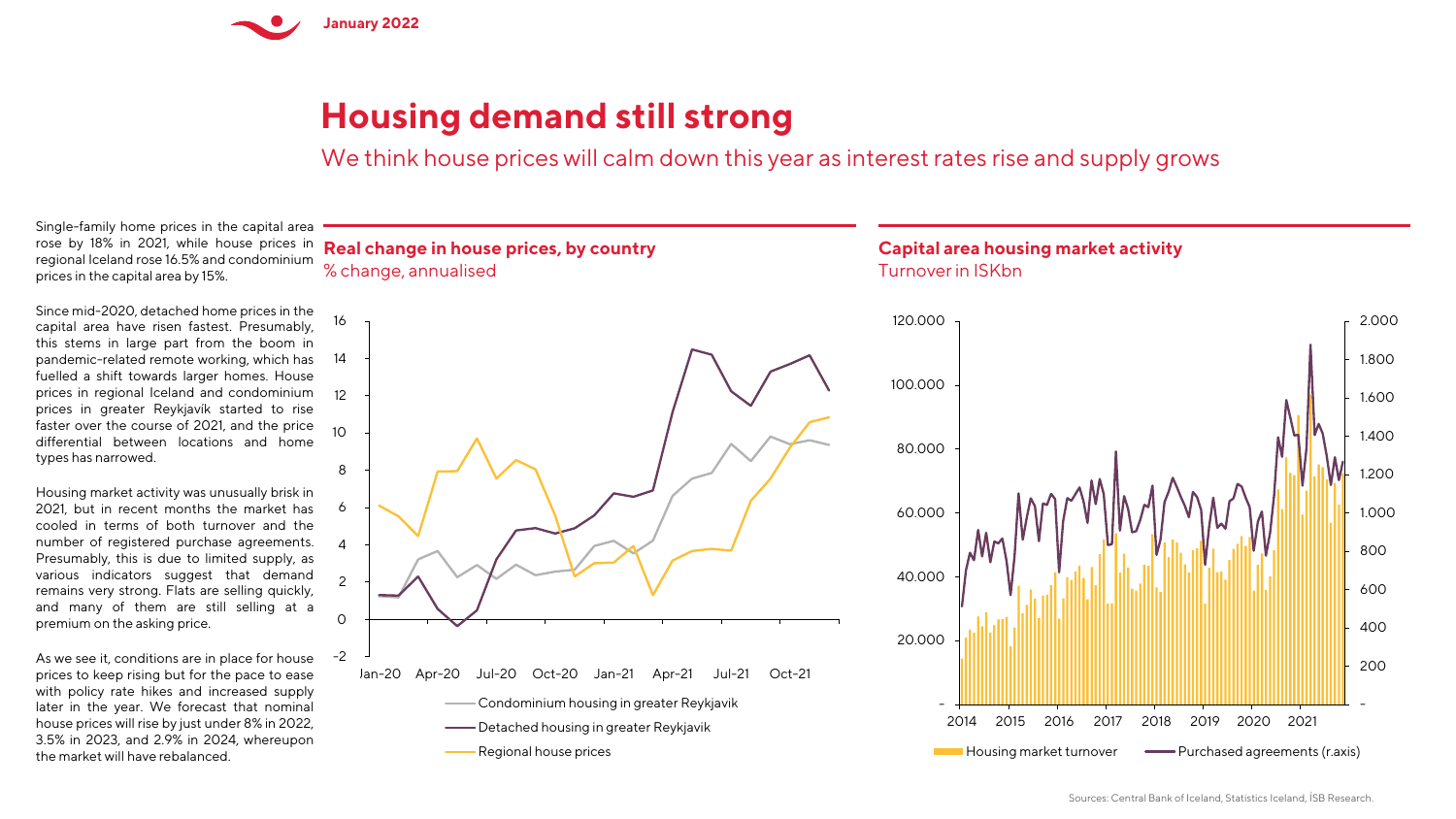

## **Unemployment converging to a new equilibrium**

Unemployment fell rapidly in 2021. At the start of the year it was very high, at 11.6% of the labour force, excluding employees receiving part-time unemployment benefits, but by the year-end it had fallen to 4.9%. The jobless rate was cut by more than half over the course of 2021 and averaged 7.7% for the year as a whole.

The authorities introduced various labour market initiatives in the wake of the pandemic, and without them unemployment would probably have been a bit higher. Most of these measures have now expired, but even so, we expect unemployment to keep falling this year.

The relatively swift economic recovery in 2021 has fostered job growth, causing unemployment to fall rapidly. We expect the decline to continue in 2022, albeit more slowly. We forecast average year-2022 unemployment at 4.5%.

According to a recent Gallup survey carried out for the CBI and the Confederation of Icelandic Employers, nearly 40% of company executives consider themselves shortstaffed. Construction and tourism companies in particular envision adding on staff in the next six months. As foreign workers have been prominent in these sectors, labour importation is likely to increase markedly this year.

We forecast that unemployment will fall to a new equilibrium in the coming term, averaging 3.7% in 2023 and 3.6% in 2024. This is roughly the level seen in 2019.

The relatively swift economic recovery has caused a rapid decline in unemployment



Sources: Directorate of Labour, ÍSB Research.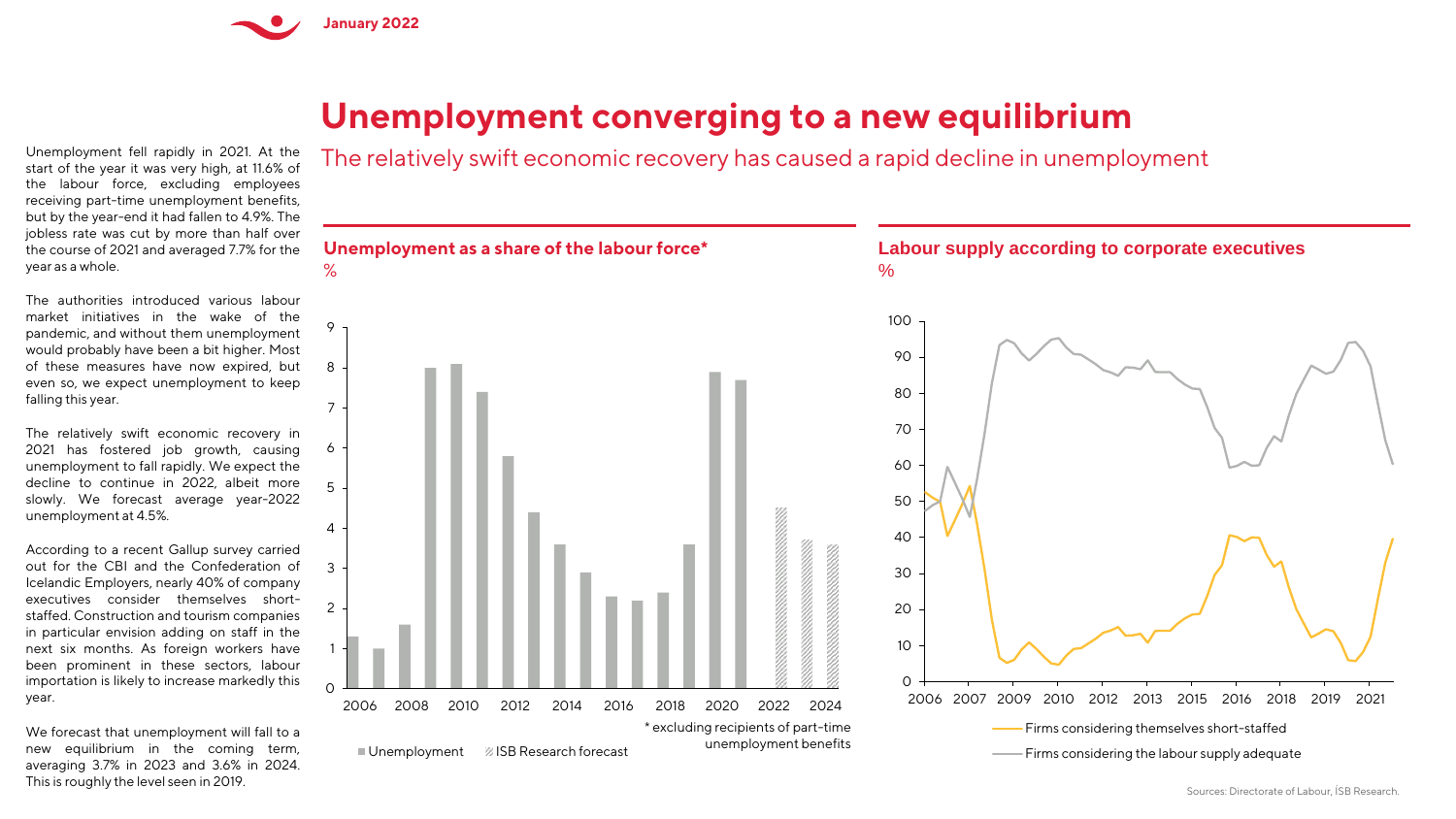

## **Private consumption growth exceeded expectations in 2021**

Private consumption contracted by 3% YoY in 2020. But domestic demand gained strongly in 2021. In the first nine months of the year, private consumption grew 5.4%, and many indicators imply a similar growth rate for 2021 as a whole. It therefore appears not only that last year's contraction reversed but that private consumption has grown markedly relative to 2019.

Indicators that give reliable signs of developments in private consumption all suggest that growth is in the offing. For instance, card turnover has been rising swiftly in the past year, particularly to include turnover abroad. The Consumer Confidence Index is high, and unemployment has fallen rapidly.

Furthermore, real wages grew by an average of 3.7% in 2021, despite high inflation. We forecast that real wages will keep rising over the forecast horizon, by 2.5% in 2022, 3.3% in 2023, and 2.4% in 2024. Our forecast rests, among other things, on the assumption that the wage settlements slated for later this year will be relatively moderate.

Private consumption is an important factor in Iceland's GDP growth. As we see it, appetite for consumption remains strong, and growth will continue over the forecast horizon, although the peace will ease gradually. We forecast private consumption growth at 4.2% in 2022, 3.5% in 2023, and 3.2% in 2024.

Indicators suggest further growth over the forecast horizon

#### **Private consumption and related indicators**

% change year-on-year (left) and index value (right)



Sources: Central Bank of Iceland, Statistics Iceland, ÍSB Research.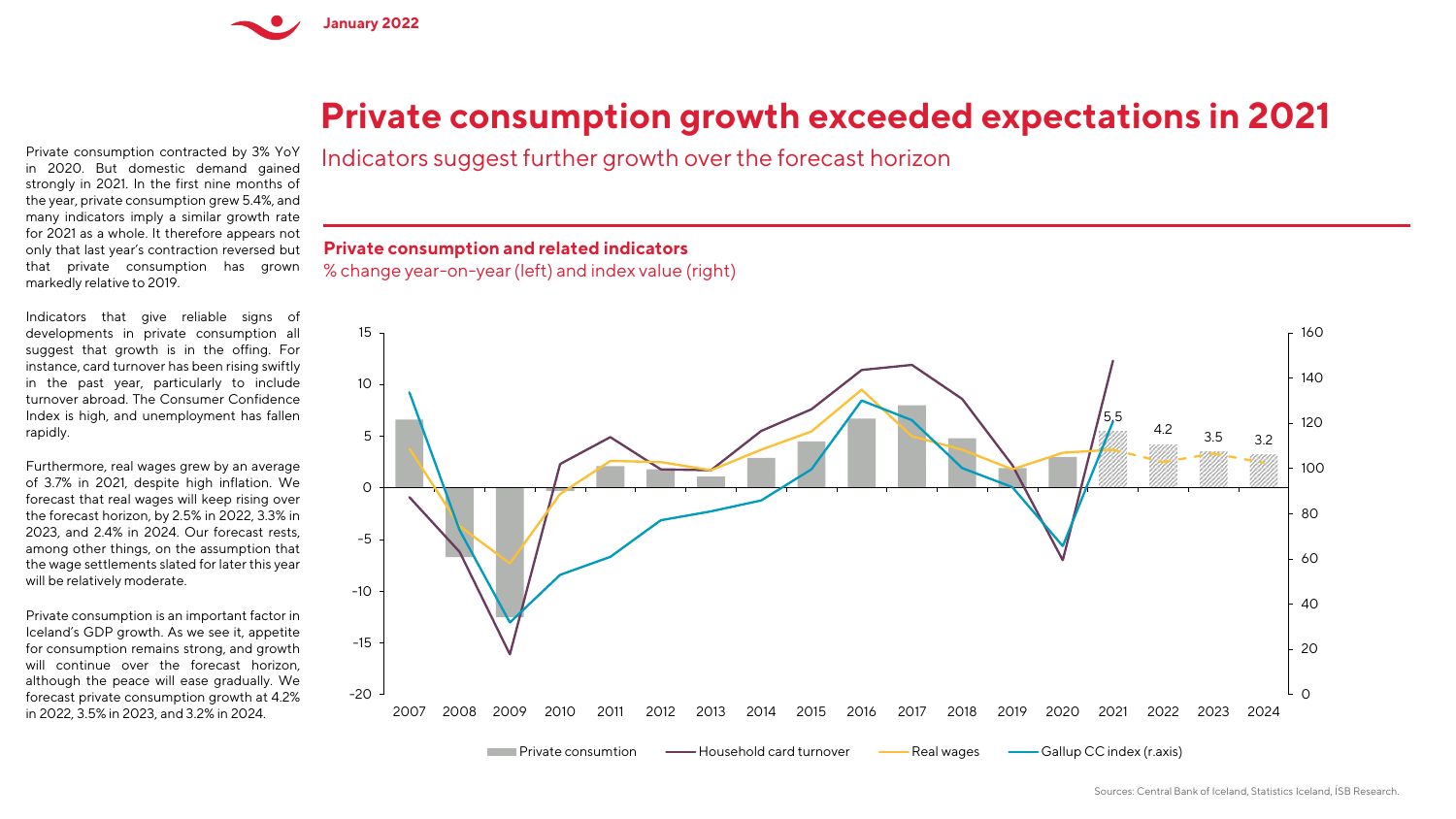

# **ISK set to appreciate further with growth in export revenues**

The ISK weakened markedly at the beginning of the pandemic, and the CBI traded heavily in the FX market to mitigate volatility, but in recent quarters the market has grown considerably more balanced.

The ISK appreciated by nearly 3% in 2021, with all of the strengthening occurring in H1, while in H2 it fluctuated within a relatively narrow range. The CBI steadily scaled down its FX market intervention over the course of the year, and in Q4/2021 it hardly traded in the market at all.

We expect the ISK to strengthen again, although the appreciation may well be delayed somewhat in the months to come. A surplus on the current account is in the offing, interest rates are on the rise, Iceland's IIP is strong, the growth outlook is good, and non-residents' securities holdings are relatively limited in historical terms.

On the other hand, the pension funds are likely to step up their foreign investment in the coming term, and it is possible that the CBI will add to its FX reserves again if the ISK strengthens quickly over any given period.

It is impossible to predict how rapid such an appreciation will be or when it will occur, but the forecast assumes that the ISK exchange rate will be 8-9% stronger by the end of the forecast horizon than it was at the beginning of 2022.

The real exchange rate in terms of relative consumer prices will then be similar to that in 2018.

The ISK has been stable recently, and the CBI has suspended intervention

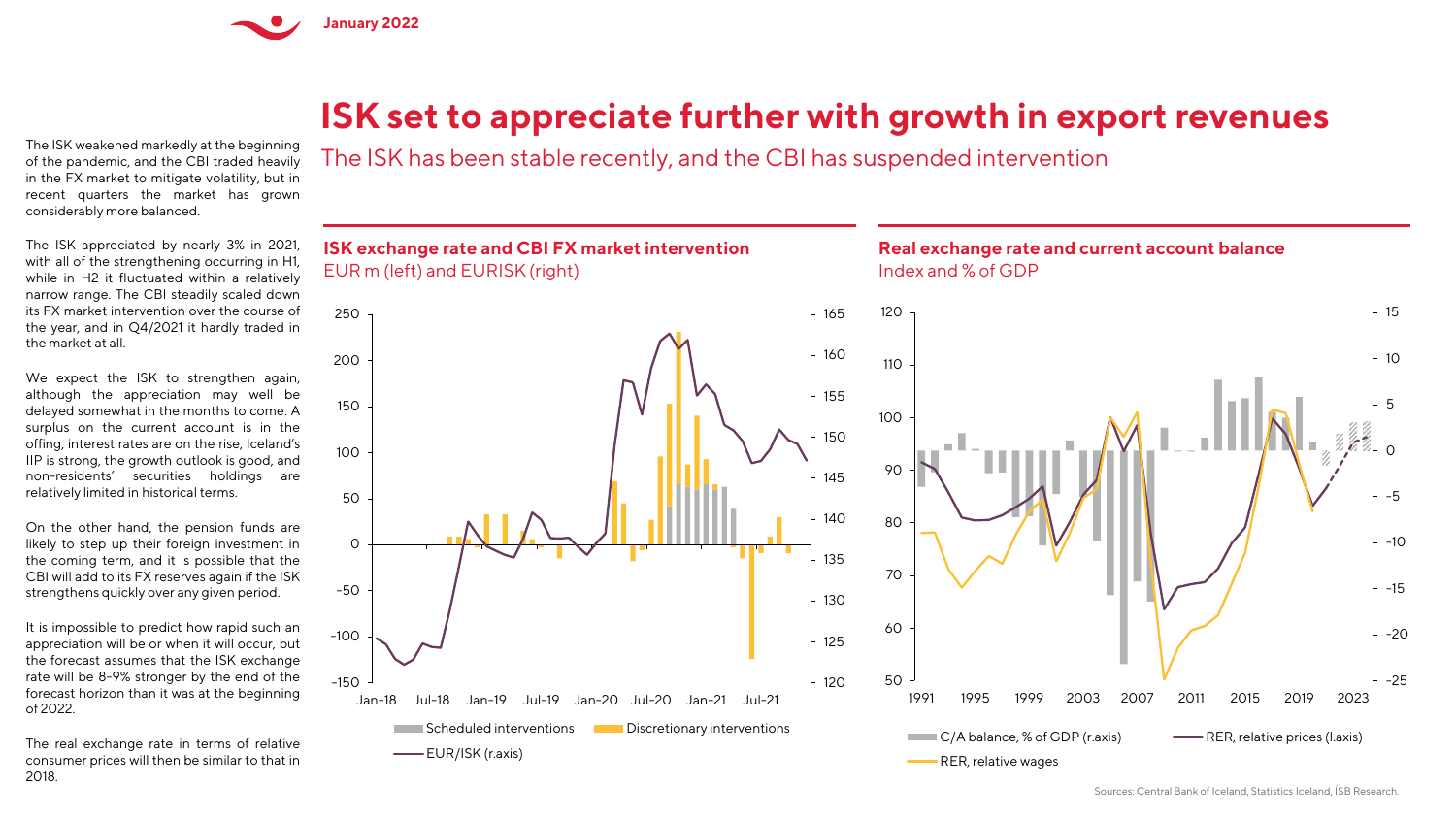

Inflation has risen steadily since mid-2020, and since the beginning of 2021 it has been above 4%, the upper tolerance limit of the CBI's inflation target. 2021 was Iceland's biggest inflation year since 2012, with prices rising by an December.

Inflation proved much more persistent last year than forecasts had generally assumed. Strong domestic demand, which (among other things) pushed house prices upwards, played a major role. Furthermore, foreign prices have risen markedly and shipping costs have soared because of pandemic-induced supply-chain bottlenecks abroad.

Stubborn inflation is far from a uniquely Icelandic problem. Prices have been rising in most Western countries during the pandemic. In the OECD, for instance, inflation averaged 5.8% in November 2021. Most countries are therefore battling the same problem in the wake of the pandemic.

The outlook is for inflation to ease steadily in 2022, both in Iceland and abroad. According to our forecast, it will still be somewhat above the 4% tolerance limit for much of the year, averaging 4.3% in 2022 as a whole. It will align with the CBI's 2.5% target in H1/2023, according to our forecast. We expect inflation to average 2.5% in 2023 and 2.7% in 2024.

One of the main assumptions underlying our forecast is that the ISK will appreciate in coming quarters, once tourists start visiting the country in greater numbers. In addition, we assume that house price inflation will ease, and we do not expect overly large pay rises to result from the upcoming wage negotiations. Furthermore, we expect the supply-chain problems abroad to be resolved this year.

# **Inflation to ease steadily over the year**

average of 4.4%. Inflation peaked at 5.1% in Inflation likely to reach the target in H1/2023



Sources: OECD, Statistics Iceland, ÍSB Research.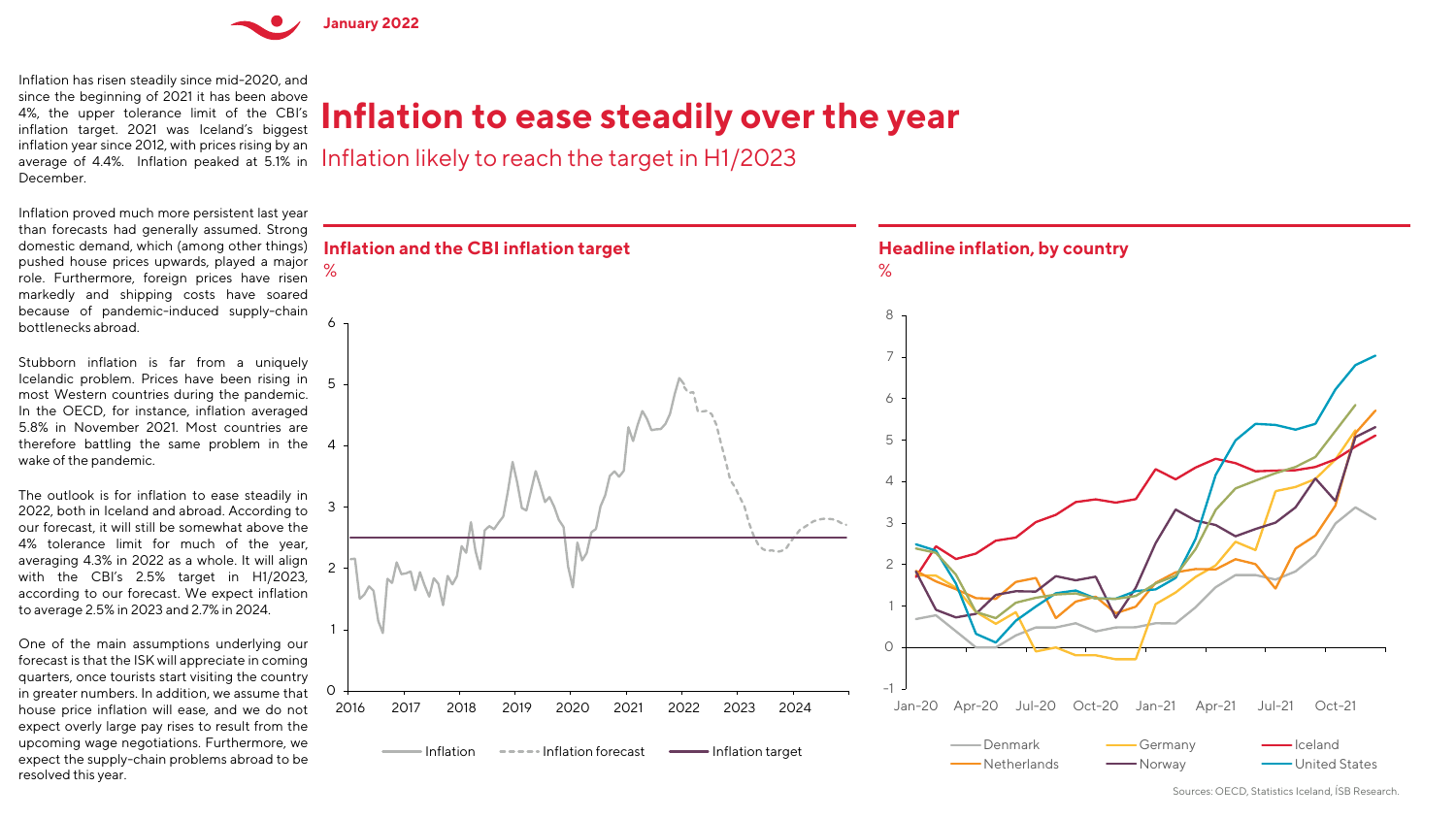![](_page_14_Picture_0.jpeg)

Persistent inflation, a deteriorating shortterm inflation outlook, and the economic recovery prompted the CBI to embark on a monetary tightening phase in May 2021. The policy rate is now 2.0%, after being raised by 1.25 percentage points last year.

However, long-term inflation expectations are still reasonably well in line with the target. Monetary policy appears to have a stronger impact on households and businesses than before, and the outlook is for declining inflation and slower demand growth further out the forecast horizon. The CBI therefore has less need to resort to steep rate hikes in order to have the desired effect on the economy and the medium-term inflation outlook.

As a result, we forecast that the policy rate will keep rising, reaching 3.25% this year. We expect a somewhat slower increase thereafter. We project that by the beginning of 2024, the policy rate will be up to 4.0%, which we believe is close to its equilibrium level.

Yield curves in the market suggest that a sizeable policy rate hike has already been priced into long-term rates. Long-term base rates are now 4.3%, and real rates are around 0.7%. Long-term nominal interest rates have risen steeply in the past year, yet real rates are broadly unchanged despite some fluctuation.

Assuming that the policy rate does not rise much above 4% during the forecast horizon, we expect the rise in long-term rates to be modest. Towards the end of the horizon, we expect long-term rates to approach equilibrium, which we estimate at around 4.5% for nominal rates and somewhere near 1.3% for the real rate.

# **Policy rate to keep rising in the next two years**

Equilibrium rate in sight in the latter half of the forecast horizon

![](_page_14_Figure_8.jpeg)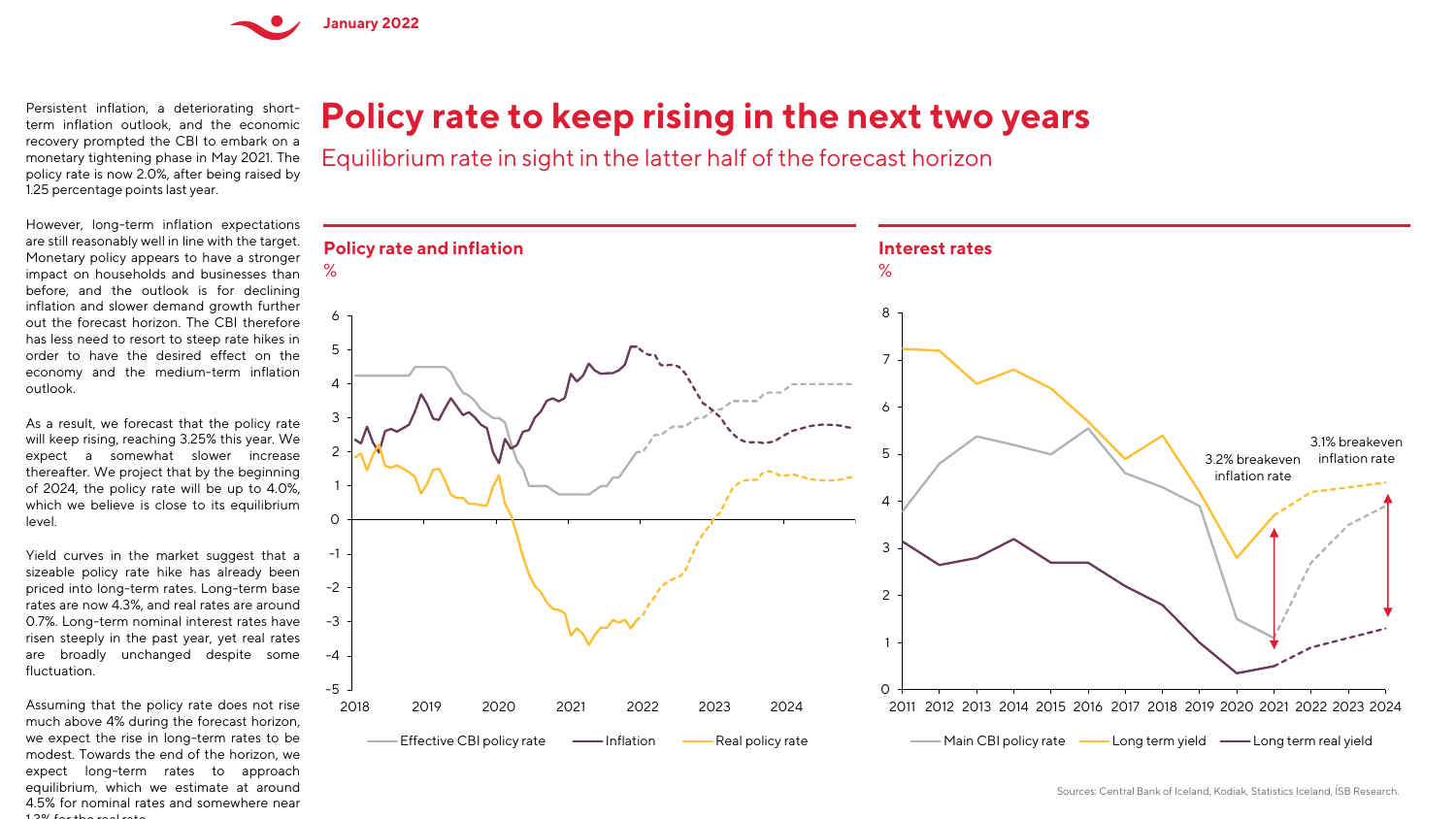![](_page_15_Picture_0.jpeg)

## **Macroeconomic forecast summarised**

GDP and its components

| Volume change from prior year % | The year 2020       |         | Estimate | Forecast | Forecast | Forecast |
|---------------------------------|---------------------|---------|----------|----------|----------|----------|
|                                 | in ISK <sub>m</sub> | 2020    | 2021     | 2022     | 2023     | 2024     |
| Private consumption             | 1,509,028           | $-3.0$  | 5.5      | 4.2      | 3.5      | 3.2      |
| Public consumption              | 818,915             | 4.5     | 2.1      | 2.6      | 2.4      | 2.2      |
| Gross capital formation         | 631,591             | $-8.7$  | 11.9     | 3.1      | 2.2      | 3.5      |
| - business investment           | 352,066             | $-14.2$ | 19.7     | $-1.5$   | 1.7      | 3.5      |
| - residential investment        | 171,935             | 1.2     | $-5.5$   | 12.0     | 9.5      | 4.6      |
| - public investment             | 107,590             | $-5.2$  | 14.4     | 7.0      | $-6.5$   | $-4.5$   |
| Changes in inventories          | 3,166               | O.1     |          |          |          |          |
| Domestic demand, total          | 2,962,700           | $-2.2$  | 5.8      | 3.5      | 2.9      | 3.0      |
| Exports of goods and services   | 1,006,999           | $-30.2$ | 13.4     | 19.0     | 11.1     | 4.9      |
| - marine product exports        | 269,917             | $-4.9$  | 10.0     | 9.8      | 2.8      | 2.0      |
| - aluminium products            | 207,674             | $-1.0$  | 2.0      | $-2.0$   | 4.0      | 1.0      |
| - other goods exports           | 150,532             | $-16.9$ | 19.0     | 3.0      | 2.0      | 2.0      |
| - services exports              | 378,877             | $-50.5$ | 19.9     | 41.2     | 20.2     | 8.0      |
| Imports of goods and services   | 1,028,601           | $-22.5$ | 18.3     | 15.1     | 10.2     | 5.8      |
| - goods imports                 | 718,805             | $-14.5$ | 21.9     | 7.4      | 6.2      | 4.5      |
| - services imports              | 309,796             | $-36.7$ | 9.8      | 34.7     | 18.5     | 8.2      |
| Gross domestic product          | 2,941,099           | $-6.5$  | 4.1      | 4.7      | 3.2      | 2.6      |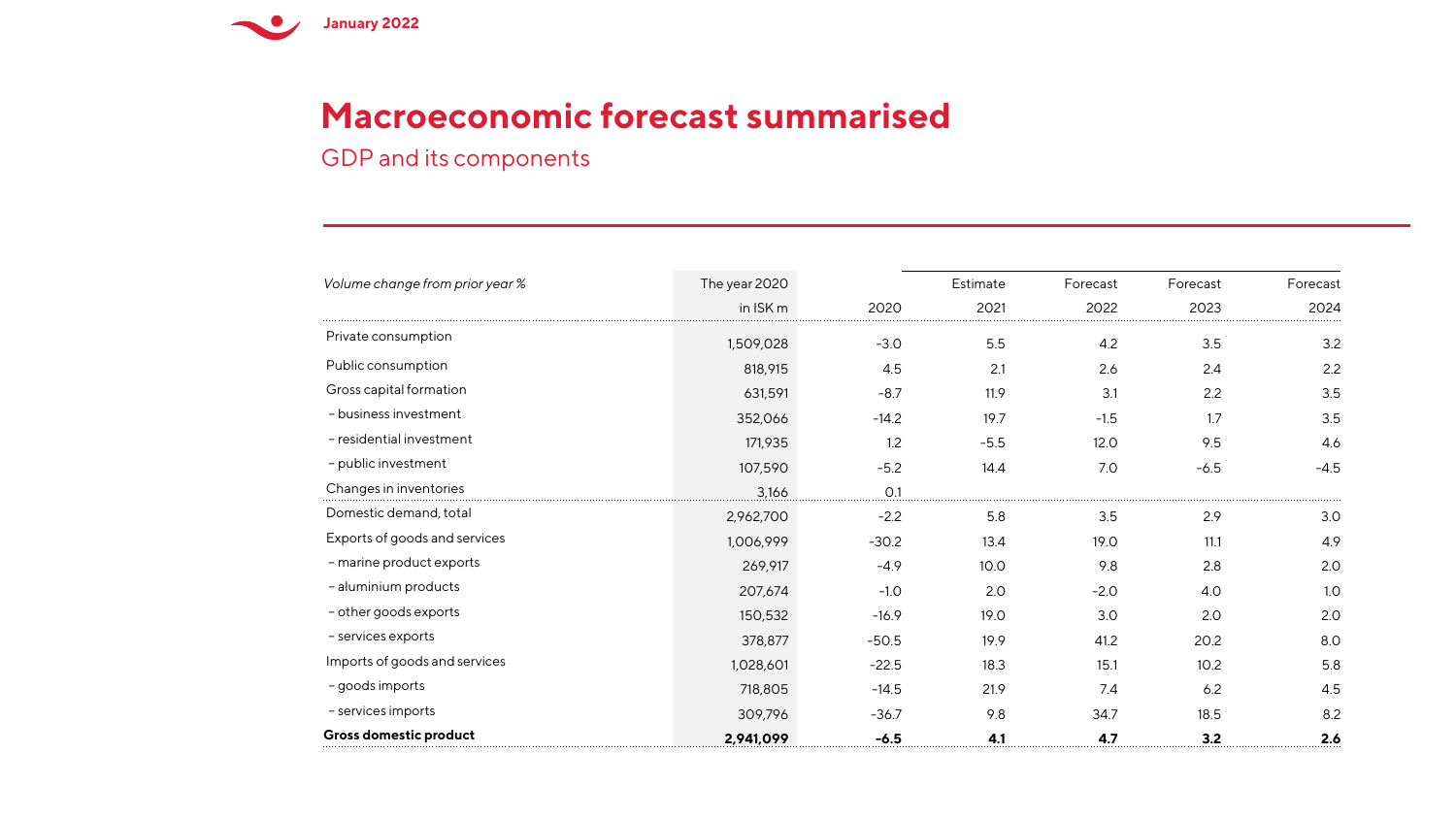![](_page_16_Picture_0.jpeg)

### **Macroeconomic forecast summarised**

Other economic variables

|                                                                                       |         |        | Forecast | Forecast | Forecast |
|---------------------------------------------------------------------------------------|---------|--------|----------|----------|----------|
| % of GDP                                                                              | 2020    | 2021   | 2022     | 2023     | 2024     |
| Gross capital formation                                                               | 21.5    | 22.6   | 21.8     | 21.2     | 21.3     |
| Current account balance                                                               | 0.9     | $-1.6$ | 1.8      | 3.1      | 3.1      |
| Trade balance                                                                         | $-0.7$  | $-2.0$ | 1.8      | 3.0      | 3.1      |
| % change over the year                                                                |         |        |          |          |          |
| Consumer prices                                                                       | 3.6     | 5.1    | 3.2      | 2.4      | 2.7      |
| Wages and salaries                                                                    | 7.2     | 7.6    | 6.6      | 6.1      | 4.7      |
| House prices                                                                          | 7.8     | 15.9   | 7.8      | 3.5      | 2.9      |
| Real wages                                                                            | 3.5     | 3.7    | 2.5      | 3.5      | 2.4      |
| Change between annual averages (%)<br>Real exchange rate, relative consumer<br>prices | $-10.1$ | 5.8    | 4.9      | 4.9      | 1.1      |
| Annual average (%)                                                                    |         |        |          |          |          |
| Unemployment                                                                          | 7.9     | 7.7    | 4.5      | 3.7      | 3.6      |
| Trade-weighted exchange rate index                                                    | 201.0   | 196.1  | 189.5    | 180.6    | 180.0    |
| CBI policy rate (7-day term deposits)                                                 | 1.5     | 1.1    | 2.7      | 3.5      | 3.9      |
| Long-term nominal rate (RIKB 31)                                                      | 2.8     | 3.7    | 4.2      | 4.3      | 4.4      |
| Long-term real rate (RIKS 30)                                                         | 0.4     | 0.5    | 0.9      | 1.1      | 1.3      |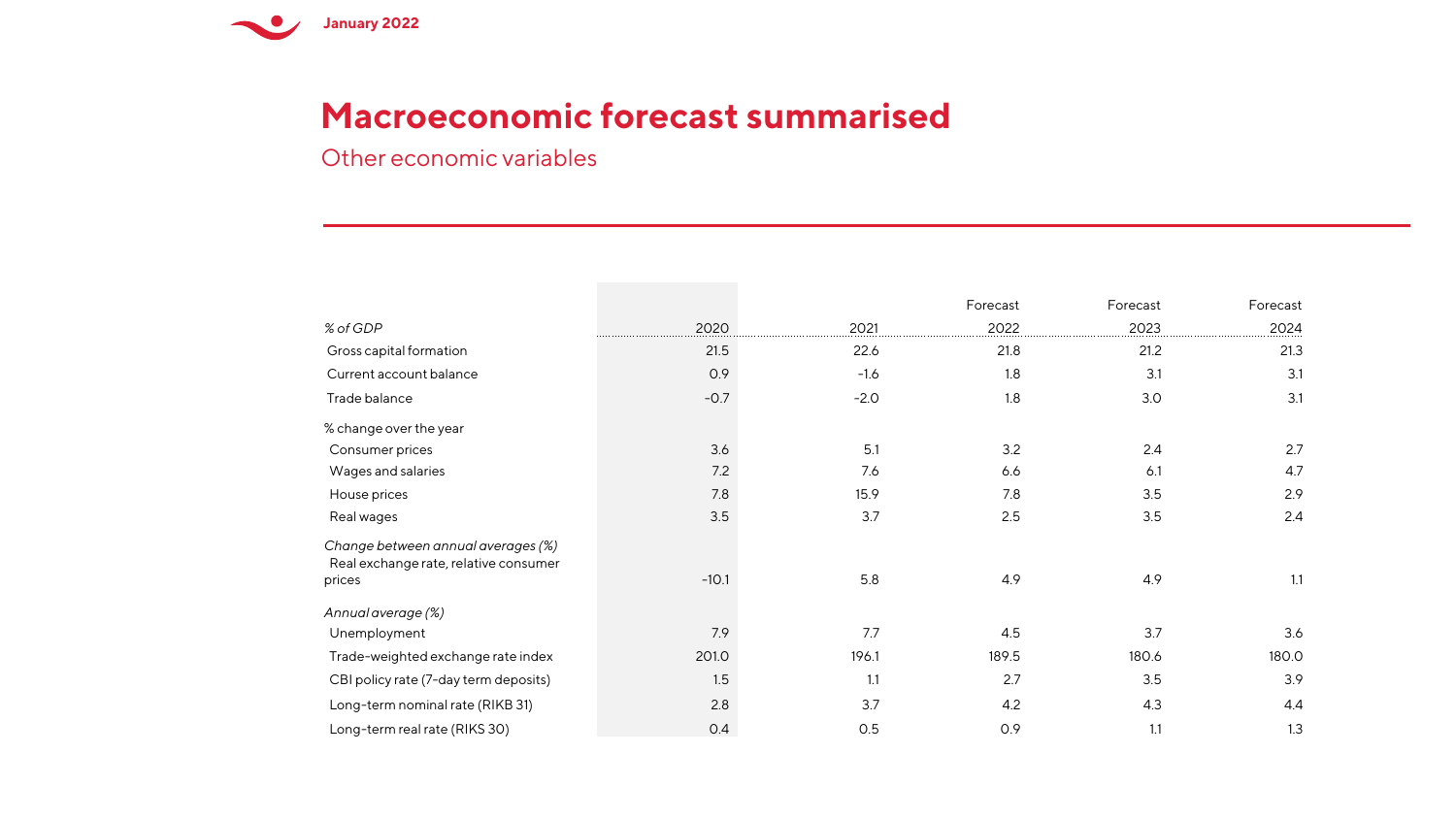![](_page_17_Picture_0.jpeg)

### **Legal disclaimer**

This report is compiled by Islandsbanki Research of Islandsbanki hf.

The information in this report originates in domestic and international information and news networks that are deemed reliable. along with public information. and Islandsbanki Research's own processing and estimates at each time. The information has not been independently verified by Islandsbanki which therefore does not guarantee that the information is comprehensive and accurate. The views of the authors can change without notice and Islandsbanki holds no obligation to update. modify or amend this publication if assumptions change.

This publication is only published for informational purposes and shall therefore not be viewed as recommendation/advice to make or not make a particular investment or an offer to buy. sell or subscribe to specific financial instruments. Islandsbanki and its employees are not responsible for transactions that may be carried out based on information put forth in the report. Before making an investment decision. recipients are urged to seek expert advice and get well acquainted with the investments market and different investment alternatives. There are always financial risks related to investment activities. including risk due to international investments and fluctuations in the exchange rate of currencies. Investors' investment objectives and financial position vary. Past performance does not indicate nor guarantee future performance of an investment

The research report and other information received from Islandsbanki are meant for private use only. The materials may not be copied. quote or distributed. in part or in whole. without written permission from Islandsbanki.

This report is a short compilation and should not be considered to contain all available information on the subject it discusses.

Supervisory body: The Financial Supervisory Authority of Iceland (www.fme.is).

#### **UNITED STATES**

This report or copies of it must not be distributed in the United States or to recipients who are citizens of the United States against restrictions stated in the United States legislation. Distributing the report in the United States might be seen as a breach of these laws.

#### **CANADA**

The information provided in this publication is not intended to be distributed or circulated in any manner in Canada and therefore should not be construed as any kind of financial recommendation or advice provided within the meaning of Canadian securities laws.

#### **OTHER COUNTRIES**

Laws and regulations of other countries may also restrict the distribution of this report.

Further information regarding material from Islandsbanki Research can be accessed on the following website: http://www.islandsbanki.is.